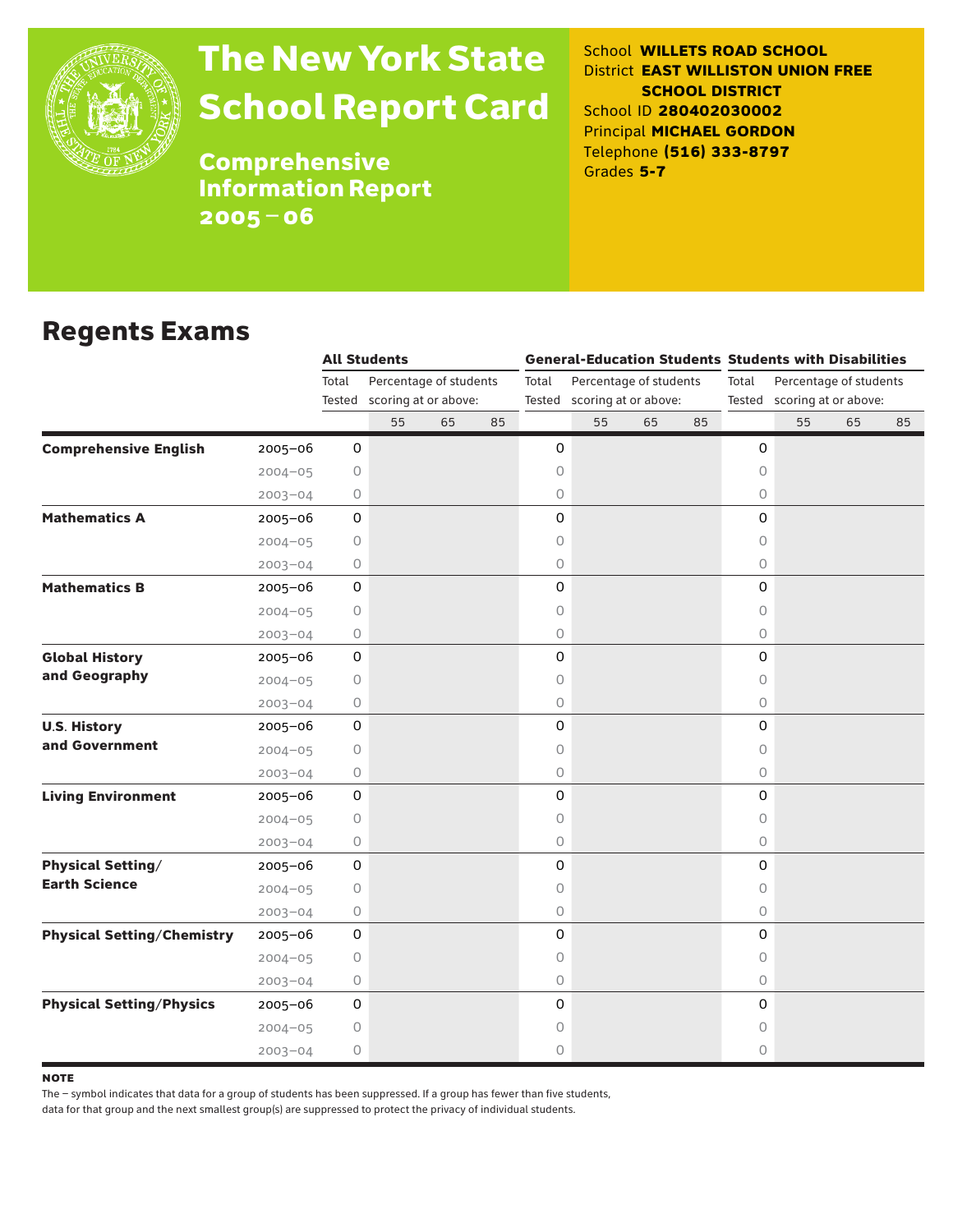### Regents Exams

|                              |             |                 | <b>All Students</b>                            |    |                 |                                                | <b>General-Education Students Students with Disabilities</b> |    |       |                                                       |    |    |    |  |
|------------------------------|-------------|-----------------|------------------------------------------------|----|-----------------|------------------------------------------------|--------------------------------------------------------------|----|-------|-------------------------------------------------------|----|----|----|--|
|                              |             | Total<br>Tested | Percentage of students<br>scoring at or above: |    | Total<br>Tested | Percentage of students<br>scoring at or above: |                                                              |    | Total | Percentage of students<br>Tested scoring at or above: |    |    |    |  |
|                              |             |                 | 55                                             | 65 | 85              |                                                | 55                                                           | 65 | 85    |                                                       | 55 | 65 | 85 |  |
| <b>Comprehensive French</b>  | $2005 - 06$ | 0               |                                                |    |                 | 0                                              |                                                              |    |       | 0                                                     |    |    |    |  |
|                              | $2004 - 05$ | 0               |                                                |    |                 | 0                                              |                                                              |    |       | $\circ$                                               |    |    |    |  |
|                              | $2003 - 04$ | 0               |                                                |    |                 | 0                                              |                                                              |    |       | 0                                                     |    |    |    |  |
| <b>Comprehensive German</b>  | $2005 - 06$ | 0               |                                                |    |                 | 0                                              |                                                              |    |       | 0                                                     |    |    |    |  |
|                              | $2004 - 05$ | $\circ$         |                                                |    |                 | 0                                              |                                                              |    |       | 0                                                     |    |    |    |  |
|                              | $2003 - 04$ | 0               |                                                |    |                 | 0                                              |                                                              |    |       | 0                                                     |    |    |    |  |
| <b>Comprehensive Hebrew</b>  | $2005 - 06$ | 0               |                                                |    |                 | 0                                              |                                                              |    |       | 0                                                     |    |    |    |  |
|                              | $2004 - 05$ | 0               |                                                |    |                 | 0                                              |                                                              |    |       | 0                                                     |    |    |    |  |
|                              | $2003 - 04$ | 0               |                                                |    |                 | 0                                              |                                                              |    |       | $\circ$                                               |    |    |    |  |
| <b>Comprehensive Italian</b> | 2005-06     | 0               |                                                |    |                 | 0                                              |                                                              |    |       | 0                                                     |    |    |    |  |
|                              | $2004 - 05$ | 0               |                                                |    |                 | 0                                              |                                                              |    |       | 0                                                     |    |    |    |  |
|                              | $2003 - 04$ | 0               |                                                |    |                 | 0                                              |                                                              |    |       | 0                                                     |    |    |    |  |
| <b>Comprehensive Latin</b>   | $2005 - 06$ | 0               |                                                |    |                 | 0                                              |                                                              |    |       | 0                                                     |    |    |    |  |
|                              | $2004 - 05$ | $\circ$         |                                                |    |                 | 0                                              |                                                              |    |       | $\bigcap$                                             |    |    |    |  |
|                              | $2003 - 04$ | 0               |                                                |    |                 | 0                                              |                                                              |    |       | $\circ$                                               |    |    |    |  |
| <b>Comprehensive Spanish</b> | $2005 - 06$ | 0               |                                                |    |                 | 0                                              |                                                              |    |       | $\Omega$                                              |    |    |    |  |
|                              | $2004 - 05$ | 0               |                                                |    |                 | 0                                              |                                                              |    |       | Ω                                                     |    |    |    |  |
|                              | $2003 - 04$ | $\circ$         |                                                |    |                 | 0                                              |                                                              |    |       | 0                                                     |    |    |    |  |

#### **NOTE**

The – symbol indicates that data for a group of students has been suppressed. If a group has fewer than five students,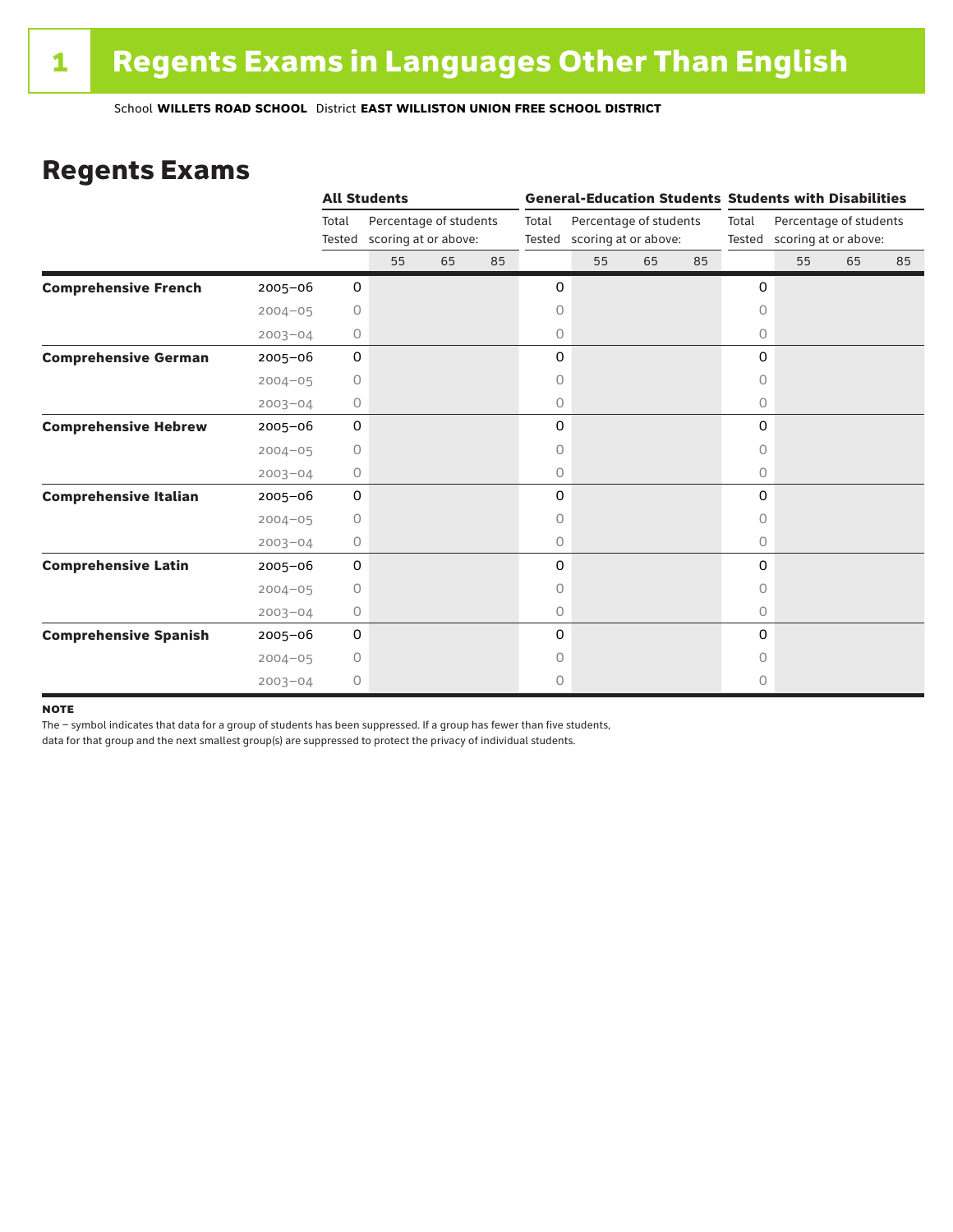### Regents Competency Tests

|                       |             | <b>All Students</b> |                        |                     |                        | <b>General-Education Students Students with Disabilities</b> |                        |  |
|-----------------------|-------------|---------------------|------------------------|---------------------|------------------------|--------------------------------------------------------------|------------------------|--|
|                       |             | <b>Total Tested</b> | <b>Percent Passing</b> | <b>Total Tested</b> | <b>Percent Passing</b> | <b>Total Tested</b>                                          | <b>Percent Passing</b> |  |
| <b>Mathematics</b>    | 2005-06     | 0                   |                        | 0                   |                        | $\mathbf 0$                                                  |                        |  |
|                       | $2004 - 05$ | 0                   |                        | 0                   |                        | $\Omega$                                                     |                        |  |
|                       | $2003 - 04$ | 0                   |                        | 0                   |                        | 0                                                            |                        |  |
| <b>Science</b>        | 2005-06     | 0                   |                        | 0                   |                        | $\mathbf 0$                                                  |                        |  |
|                       | $2004 - 05$ | 0                   |                        | 0                   |                        | 0                                                            |                        |  |
|                       | $2003 - 04$ | 0                   |                        | 0                   |                        | 0                                                            |                        |  |
| <b>Reading</b>        | 2005-06     | 0                   |                        | 0                   |                        | 0                                                            |                        |  |
|                       | $2004 - 05$ | 0                   |                        | 0                   |                        | 0                                                            |                        |  |
|                       | $2003 - 04$ | 0                   |                        | 0                   |                        | 0                                                            |                        |  |
| <b>Writing</b>        | 2005-06     | 0                   |                        | 0                   |                        | $\mathbf 0$                                                  |                        |  |
|                       | $2004 - 05$ | 0                   |                        | 0                   |                        | $\Omega$                                                     |                        |  |
|                       | $2003 - 04$ | 0                   |                        | 0                   |                        | $\circ$                                                      |                        |  |
| <b>Global Studies</b> | 2005-06     | $\mathbf 0$         |                        | 0                   |                        | 0                                                            |                        |  |
|                       | $2004 - 05$ | 0                   |                        | 0                   |                        | 0                                                            |                        |  |
|                       | $2003 - 04$ | 0                   |                        | 0                   |                        | $\circ$                                                      |                        |  |
| <b>U.S. History</b>   | 2005-06     | 0                   |                        | 0                   |                        | $\mathbf 0$                                                  |                        |  |
| and Government        | $2004 - 05$ | Ω                   |                        | Ω                   |                        | 0                                                            |                        |  |
|                       | $2003 - 04$ | 0                   |                        | 0                   |                        | 0                                                            |                        |  |

#### **NOTE**

The – symbol indicates that data for a group of students has been suppressed. If a group has fewer than five students,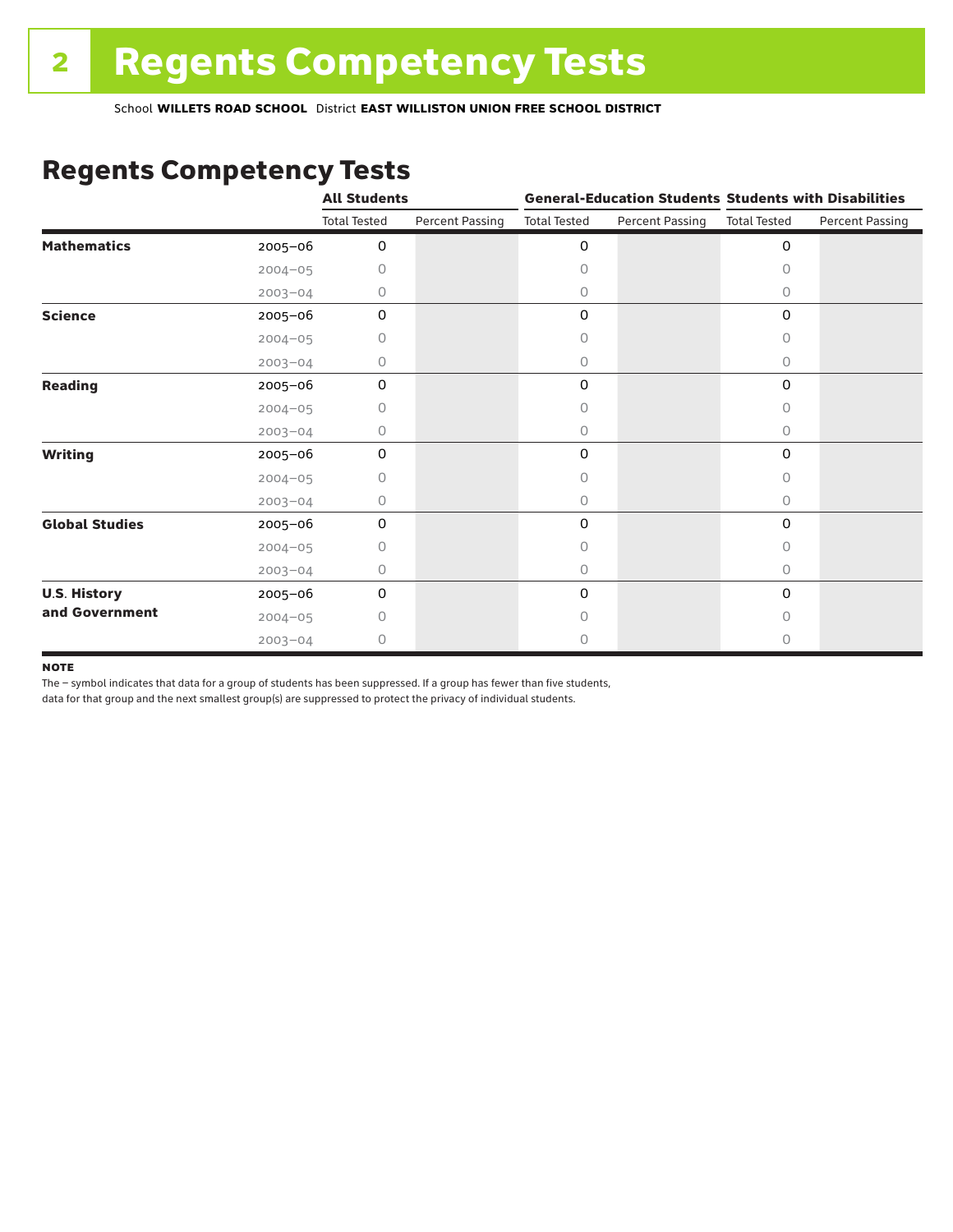### Second Language Proficiency Examinations

|                |             | <b>All Students</b> |                  | <b>General-Education Students Students with Disabilities</b> |                  |                     |                  |
|----------------|-------------|---------------------|------------------|--------------------------------------------------------------|------------------|---------------------|------------------|
|                |             | <b>Total Tested</b> | Percent Passing: | <b>Total Tested</b>                                          | Percent Passing: | <b>Total Tested</b> | Percent Passing: |
| <b>French</b>  | 2005-06     | 0                   |                  | 0                                                            |                  | 0                   |                  |
|                | $2004 - 05$ | 0                   |                  | Ω                                                            |                  |                     |                  |
|                | $2003 - 04$ | 0                   |                  | 0                                                            |                  | Ω                   |                  |
| German         | 2005-06     | 0                   |                  | 0                                                            |                  | 0                   |                  |
|                | $2004 - 05$ | 0                   |                  |                                                              |                  | 0                   |                  |
|                | $2003 - 04$ | 0                   |                  | 0                                                            |                  | 0                   |                  |
| <b>Italian</b> | 2005-06     | 0                   |                  | 0                                                            |                  | 0                   |                  |
|                | $2004 - 05$ | 0                   |                  | Ω                                                            |                  |                     |                  |
|                | $2003 - 04$ | 0                   |                  | 0                                                            |                  | 0                   |                  |
| Latin          | 2005-06     | 0                   |                  | 0                                                            |                  | 0                   |                  |
|                | $2004 - 05$ | 0                   |                  |                                                              |                  |                     |                  |
|                | $2003 - 04$ | 0                   |                  | 0                                                            |                  | 0                   |                  |
| <b>Spanish</b> | 2005-06     | 0                   |                  | 0                                                            |                  | 0                   |                  |
|                | $2004 - 05$ | 0                   |                  | Ω                                                            |                  | Ω                   |                  |
|                | $2003 - 04$ | 0                   |                  |                                                              |                  |                     |                  |

#### **NOTE**

The – symbol indicates that data for a group of students has been suppressed. If a group has fewer than five students,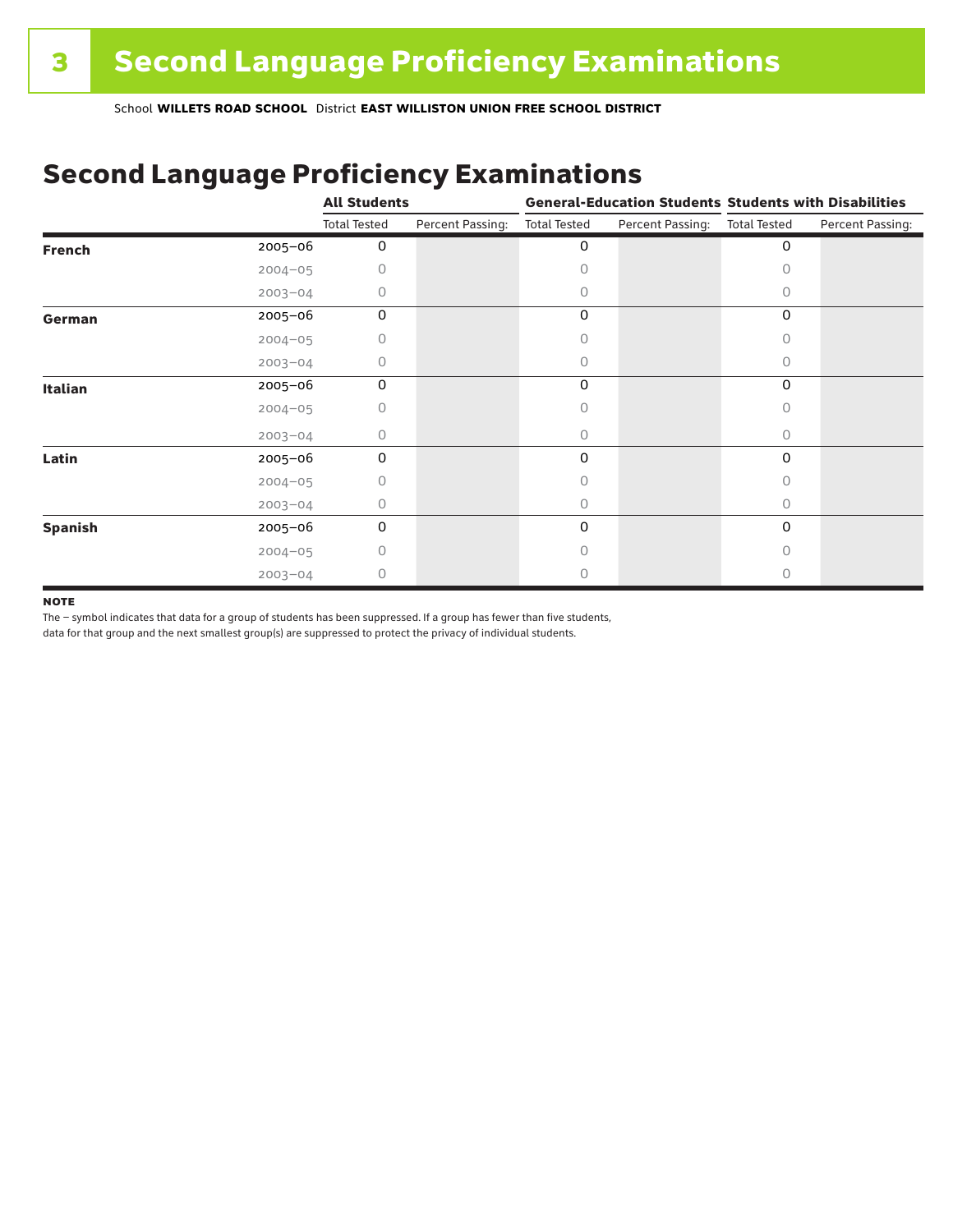### New York State English as a Second Language Achievement Test (NYSESLAT)

|                  |             | <b>All Students</b> |                                   |                             | <b>General-Education Students</b> |                          |                |  | <b>Students with Disabilities</b> |  |                          |                                      |                                   |                     |  |       |
|------------------|-------------|---------------------|-----------------------------------|-----------------------------|-----------------------------------|--------------------------|----------------|--|-----------------------------------|--|--------------------------|--------------------------------------|-----------------------------------|---------------------|--|-------|
|                  |             | Total               |                                   | Percent of students scoring |                                   |                          | Total          |  | Percent of students scoring       |  |                          | Percent of students scoring<br>Total |                                   |                     |  |       |
|                  |             |                     | Tested in each performance level: |                             |                                   |                          |                |  | Tested in each performance level: |  |                          |                                      | Tested in each performance level: |                     |  |       |
|                  |             |                     |                                   | Begin. Interm. Adv.         |                                   | Prof.                    |                |  | Begin. Interm. Adv.               |  | Prof.                    |                                      |                                   | Begin. Interm. Adv. |  | Prof. |
| <b>Listening</b> | $2005 - 06$ | 0                   |                                   |                             |                                   |                          | 0              |  |                                   |  |                          | 0                                    |                                   |                     |  |       |
| and Speaking     | $2004 - 05$ | 0                   |                                   |                             |                                   |                          | $\circ$        |  |                                   |  |                          | 0                                    |                                   |                     |  |       |
| $(Grades K-1)$   | $2003 - 04$ | 0                   |                                   |                             |                                   |                          | 0              |  |                                   |  |                          | 0                                    |                                   |                     |  |       |
| <b>Reading</b>   | $2005 - 06$ | 0                   |                                   |                             |                                   |                          | 0              |  |                                   |  |                          | 0                                    |                                   |                     |  |       |
| and Writing      | $2004 - 05$ | 0                   |                                   |                             |                                   |                          | $\circ$        |  |                                   |  |                          | 0                                    |                                   |                     |  |       |
| $(Grades K-1)$   | $2003 - 04$ | 0                   |                                   |                             |                                   |                          | $\mathsf O$    |  |                                   |  |                          | 0                                    |                                   |                     |  |       |
| Listening        | $2005 - 06$ | 0                   |                                   |                             |                                   |                          | $\mathsf 0$    |  |                                   |  |                          | 0                                    |                                   |                     |  |       |
| and Speaking     | $2004 - 05$ | 0                   |                                   |                             |                                   |                          | $\circ$        |  |                                   |  |                          | 0                                    |                                   |                     |  |       |
| (Grades $2-4$ )  | $2003 - 04$ | $\circ$             |                                   |                             |                                   |                          | $\circ$        |  |                                   |  |                          | 0                                    |                                   |                     |  |       |
| <b>Reading</b>   | 2005-06     | 0                   |                                   |                             |                                   |                          | 0              |  |                                   |  |                          | 0                                    |                                   |                     |  |       |
| and Writing      | $2004 - 05$ | 0                   |                                   |                             |                                   |                          | $\circ$        |  |                                   |  |                          | $\Omega$                             |                                   |                     |  |       |
| (Grades $2-4$ )  | $2003 - 04$ | 0                   |                                   |                             |                                   |                          | 0              |  |                                   |  |                          | 0                                    |                                   |                     |  |       |
| <b>Listening</b> | $2005 - 06$ | 6                   | 0%                                | 17%                         | 17%                               | 67%                      | 4              |  |                                   |  |                          | 2                                    |                                   |                     |  |       |
| and Speaking     | $2004 - 05$ | 4                   |                                   |                             |                                   |                          | 4              |  |                                   |  | $\overline{\phantom{0}}$ | 0                                    |                                   |                     |  |       |
| $(Grades 5-6)$   | $2003 - 04$ | 8                   | $0\%$                             | 13%                         | 50%                               | 38%                      | 6              |  |                                   |  |                          | $\overline{2}$                       |                                   |                     |  |       |
| <b>Reading</b>   | $2005 - 06$ | 6                   | 0%                                | 17%                         | 50%                               | 33%                      | 4              |  |                                   |  | $\overline{\phantom{0}}$ | 2                                    |                                   |                     |  |       |
| and Writing      | $2004 - 05$ | 4                   |                                   |                             |                                   |                          | 4              |  |                                   |  | $\qquad \qquad -$        | 0                                    |                                   |                     |  |       |
| $(Grades 5-6)$   | $2003 - 04$ | 8                   | $0\%$                             | 25%                         | 75%                               | 0%                       | 6              |  |                                   |  | $\overline{\phantom{0}}$ | $\overline{2}$                       |                                   |                     |  |       |
| <b>Listening</b> | $2005 - 06$ | $\overline{c}$      |                                   |                             |                                   | —                        | $\mathbf{1}$   |  |                                   |  | $\qquad \qquad -$        | $\mathbf 1$                          |                                   |                     |  |       |
| and Speaking     | $2004 - 05$ | $\mathbf{2}$        |                                   |                             |                                   | $-$                      | $\overline{c}$ |  |                                   |  |                          | $\bigcirc$                           |                                   |                     |  |       |
| $(Grades 7-8)$   | $2003 - 04$ | $\mathbf 1$         |                                   |                             |                                   | $\overline{\phantom{0}}$ | 1              |  |                                   |  | $\qquad \qquad -$        | 0                                    |                                   |                     |  |       |
| <b>Reading</b>   | $2005 - 06$ | 2                   |                                   |                             |                                   | $\overline{\phantom{0}}$ | $\mathbf{1}$   |  |                                   |  | $\overline{\phantom{0}}$ | $\mathbf{1}$                         |                                   |                     |  |       |
| and Writing      | $2004 - 05$ | $\overline{2}$      |                                   |                             |                                   | $-$                      | $\overline{2}$ |  |                                   |  | $\overline{\phantom{0}}$ | 0                                    |                                   |                     |  |       |
| $(Grades 7-8)$   | $2003 - 04$ | $\perp$             |                                   |                             |                                   |                          | 1              |  |                                   |  |                          | 0                                    |                                   |                     |  |       |
| <b>Listening</b> | $2005 - 06$ | 0                   |                                   |                             |                                   |                          | 0              |  |                                   |  |                          | 0                                    |                                   |                     |  |       |
| and Speaking     | $2004 - 05$ | 0                   |                                   |                             |                                   |                          | $\circ$        |  |                                   |  |                          | 0                                    |                                   |                     |  |       |
| $(Grades g-12)$  | $2003 - 04$ | 0                   |                                   |                             |                                   |                          | $\bigcirc$     |  |                                   |  |                          | $\bigcirc$                           |                                   |                     |  |       |
| <b>Reading</b>   | $2005 - 06$ | 0                   |                                   |                             |                                   |                          | 0              |  |                                   |  |                          | 0                                    |                                   |                     |  |       |
| and Writing      | $2004 - 05$ | $\bigcirc$          |                                   |                             |                                   |                          | 0              |  |                                   |  |                          | 0                                    |                                   |                     |  |       |
| $(Grades g-12)$  | $2003 - 04$ | 0                   |                                   |                             |                                   |                          | 0              |  |                                   |  |                          | 0                                    |                                   |                     |  |       |

#### **NOTE**

The – symbol indicates that data for a group of students has been suppressed. If a group has fewer than five students,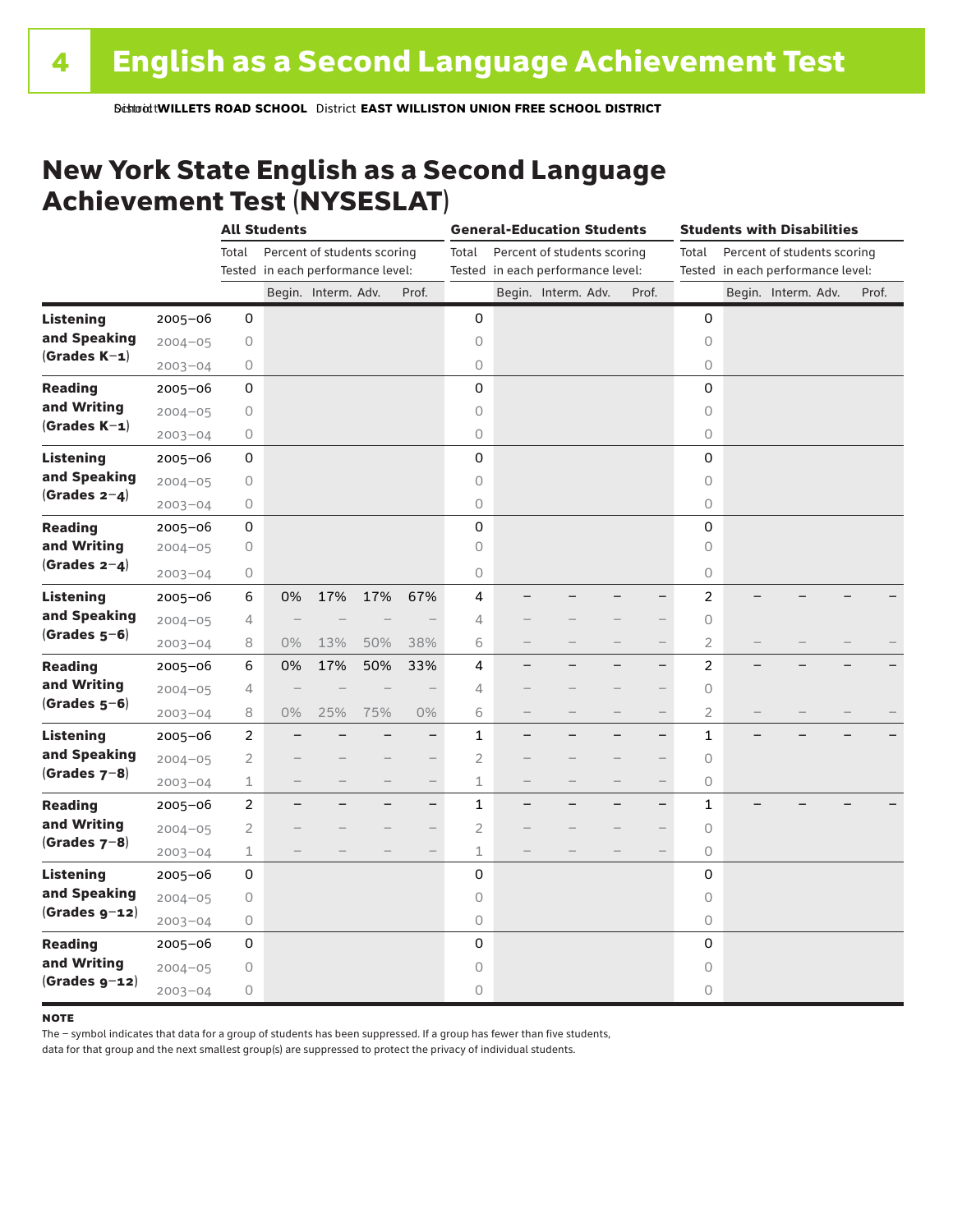## Elementary/Middle-Level Social Studies 2005–06

|                                   | <b>All Students</b>                                         |    |    |     |       | <b>General-Education Students</b>                  |       |       |     | <b>Students with Disabilities</b>                           |    |    |    |     |                |
|-----------------------------------|-------------------------------------------------------------|----|----|-----|-------|----------------------------------------------------|-------|-------|-----|-------------------------------------------------------------|----|----|----|-----|----------------|
|                                   | Percentage of students<br>Total<br>Tested scoring at level: |    |    |     | Total | Percentage of students<br>Tested scoring at level: |       |       |     | Percentage of students<br>Total<br>Tested scoring at level: |    |    |    |     |                |
|                                   |                                                             |    |    |     | 4     |                                                    |       |       |     |                                                             |    |    |    |     | $\overline{4}$ |
| <b>Elementary</b><br><b>Level</b> | 145                                                         | 1% | 1% | 43% | 55%   | 130                                                | $1\%$ | $1\%$ | 40% | 58%                                                         | 15 | 0% | 0% | 73% | 27%            |
| <b>Middle Level</b>               | 0                                                           |    |    |     |       | 0                                                  |       |       |     |                                                             | 0  |    |    |     |                |

### Regents Exams After Four Years 2002 **Total Cohort Performance on**

| <b>All Students</b>                    |                |                                                 |  | <b>General-Education Students</b> |                         |                                    |                                                 |  | <b>Students with Disabilities</b> |                         |                  |                                                 |  |              |                          |
|----------------------------------------|----------------|-------------------------------------------------|--|-----------------------------------|-------------------------|------------------------------------|-------------------------------------------------|--|-----------------------------------|-------------------------|------------------|-------------------------------------------------|--|--------------|--------------------------|
|                                        | oho<br>ō<br>ごこ | Percentage of<br>students scoring:<br>$55 - 64$ |  | 65-84 85-100                      | Approved<br>Alternative | <u>م</u><br>$\circ$<br>屲<br>$\cup$ | Percentage of<br>students scoring:<br>$55 - 64$ |  | 65-84 85-100                      | Approved<br>Alternative | Cohort<br>5<br>훕 | Percentage of<br>students scoring:<br>$55 - 64$ |  | 65-84 85-100 | Approved<br>Alternatives |
| <b>Global History</b><br>and Geography | 0              |                                                 |  |                                   |                         | 0                                  |                                                 |  |                                   |                         | 0                |                                                 |  |              |                          |
| <b>U.S. History</b><br>and Government  | 0              |                                                 |  |                                   |                         | 0                                  |                                                 |  |                                   |                         | 0                |                                                 |  |              |                          |
| <b>Science</b>                         | 0              |                                                 |  |                                   |                         | $\Omega$                           |                                                 |  |                                   |                         | 0                |                                                 |  |              |                          |

## New York State Alternate Assessments (NYSAA) 2005–06

|                         |       | All Students                                   |   |   |   |  |  |  |  |  |  |
|-------------------------|-------|------------------------------------------------|---|---|---|--|--|--|--|--|--|
|                         | Total | Number of students scoring<br>Tested at Level: |   |   |   |  |  |  |  |  |  |
|                         |       | 1                                              | 2 | 3 | 4 |  |  |  |  |  |  |
| <b>Elementary Level</b> |       |                                                |   |   |   |  |  |  |  |  |  |
| Social Studies          | 0     |                                                |   |   |   |  |  |  |  |  |  |
| <b>Middle Level</b>     |       |                                                |   |   |   |  |  |  |  |  |  |
| Social Studies          | O     |                                                |   |   |   |  |  |  |  |  |  |
| <b>Secondary Level</b>  |       |                                                |   |   |   |  |  |  |  |  |  |
| Social Studies          | ი     |                                                |   |   |   |  |  |  |  |  |  |
| Science                 | Ω     |                                                |   |   |   |  |  |  |  |  |  |
|                         |       |                                                |   |   |   |  |  |  |  |  |  |

All Canada

The New York State Alternate Assessment (NYSAA) is for students with severe cognitive disabilities. Results for students taking the NYSAA in English language arts, mathematics, and science at the elementary and middle levels and in the English and mathematics at the secondary level are available in the *Accountability and Overview Report* part of *The New York State Report Card*.

The – symbol indicates that data for a group of students has been suppressed. If a group has fewer than five students, data for that group and the next smallest group(s) are suppressed to protect the privacy of individual students.

**NOTE**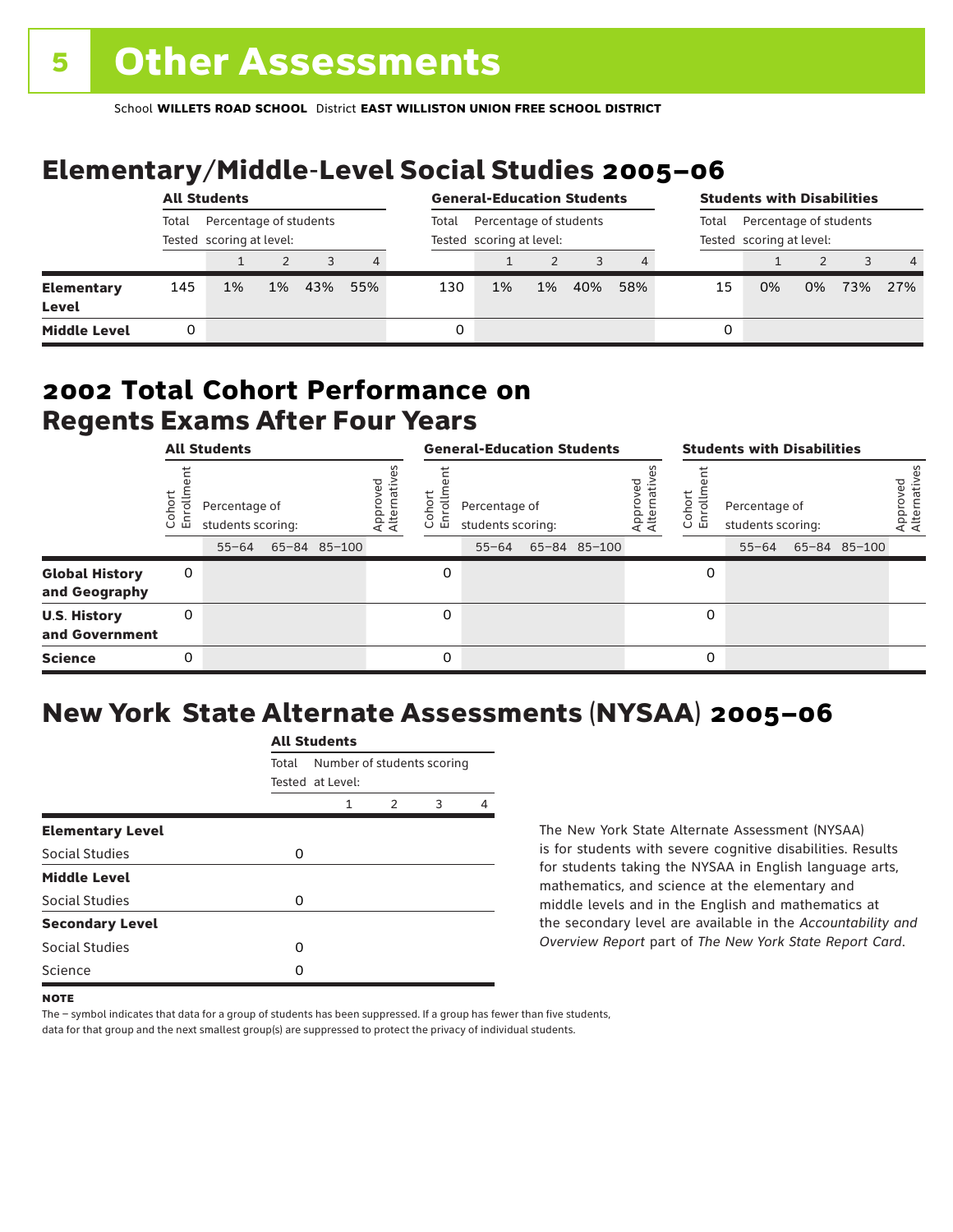## High School Completers

|                                    |             | <b>All Students</b>   |                            |                       | <b>General-Education Students</b> | <b>Students with Disabilities</b> |                            |  |
|------------------------------------|-------------|-----------------------|----------------------------|-----------------------|-----------------------------------|-----------------------------------|----------------------------|--|
|                                    |             | Number<br>of Students | Percentage<br>of Graduates | Number<br>of Students | Percentage<br>of Graduates        | Number<br>of Students             | Percentage<br>of Graduates |  |
| <b>Total Graduates</b>             | $2005 - 06$ | 0                     |                            | 0                     |                                   | $\Omega$                          |                            |  |
|                                    | $2004 - 05$ |                       |                            |                       |                                   |                                   |                            |  |
|                                    | $2003 - 04$ |                       |                            | O                     |                                   | 0                                 |                            |  |
| <b>Receiving a Regents Diploma</b> | $2005 - 06$ | 0                     |                            | 0                     |                                   | 0                                 |                            |  |
|                                    | $2004 - 05$ |                       |                            |                       |                                   | Ω                                 |                            |  |
|                                    | $2003 - 04$ |                       |                            |                       |                                   |                                   |                            |  |
| <b>Receiving a Regents Diploma</b> | $2005 - 06$ | 0                     |                            | 0                     |                                   | $\Omega$                          |                            |  |
| with Advanced Designation          | $2004 - 05$ |                       |                            |                       |                                   | Ω                                 |                            |  |
|                                    | $2003 - 04$ |                       |                            |                       |                                   | Ω                                 |                            |  |
| <b>Receiving an</b>                | $2005 - 06$ | 0                     |                            | 0                     |                                   | 0                                 |                            |  |
| <b>Individualized Education</b>    | $2004 - 05$ |                       |                            |                       |                                   |                                   |                            |  |
| Program (IEP) Diploma              | $2003 - 04$ |                       |                            |                       |                                   | Λ                                 |                            |  |

NOTE An NA indicates that the diploma was not available in that year.

### High School Noncompleters

|                              |             | <b>All Students</b>   |                           | <b>General-Education Students</b> |                           | <b>Students with Disabilities</b> |                           |  |
|------------------------------|-------------|-----------------------|---------------------------|-----------------------------------|---------------------------|-----------------------------------|---------------------------|--|
|                              |             | Number<br>of Students | Percentage<br>of Students | Number<br>of Students             | Percentage<br>of Students | Number<br>of Students             | Percentage<br>of Students |  |
| <b>Dropped Out</b>           | $2005 - 06$ | 0                     |                           | 0                                 |                           | $\Omega$                          |                           |  |
|                              | $2004 - 05$ |                       |                           |                                   |                           |                                   |                           |  |
|                              | $2003 - 04$ |                       |                           | U                                 |                           | 0                                 |                           |  |
| <b>Entered Approved High</b> | $2005 - 06$ | 0                     |                           | 0                                 |                           | $\Omega$                          |                           |  |
| <b>School Equivalency</b>    | $2004 - 05$ | Ω                     |                           | U                                 |                           | 0                                 |                           |  |
| <b>Preparation Program</b>   | $2003 - 04$ | 0                     |                           | 0                                 |                           | 0                                 |                           |  |
| <b>Total Noncompleters</b>   | $2005 - 06$ | 0                     |                           | 0                                 |                           | $\Omega$                          |                           |  |
|                              | $2004 - 05$ | 0                     |                           | 0                                 |                           | 0                                 |                           |  |
|                              | $2003 - 04$ |                       |                           |                                   |                           |                                   |                           |  |

### Post-secondary Plans of 2005–06 **Graduates**

|                                | <b>All Students</b>   |                           |                       | <b>General-Education Students</b> | <b>Students with Disabilities</b> |                           |  |
|--------------------------------|-----------------------|---------------------------|-----------------------|-----------------------------------|-----------------------------------|---------------------------|--|
|                                | Number<br>of Students | Percentage<br>of Students | Number<br>of Students | Percentage<br>of Students         | Number<br>of Students             | Percentage<br>of Students |  |
| To 4-year College              |                       |                           |                       |                                   |                                   |                           |  |
| To 2-year College              |                       |                           | 0                     |                                   | 0                                 |                           |  |
| <b>To Other Post-secondary</b> |                       |                           | ი                     |                                   | 0                                 |                           |  |
| <b>To the Military</b>         |                       |                           | ი                     |                                   | 0                                 |                           |  |
| <b>To Employment</b>           |                       |                           | 0                     |                                   | 0                                 |                           |  |
| <b>To Adult Services</b>       |                       |                           |                       |                                   | O                                 |                           |  |
| <b>To Other Known Plans</b>    |                       |                           | 0                     |                                   | 0                                 |                           |  |
| <b>Plan Unknown</b>            |                       |                           |                       |                                   | 0                                 |                           |  |